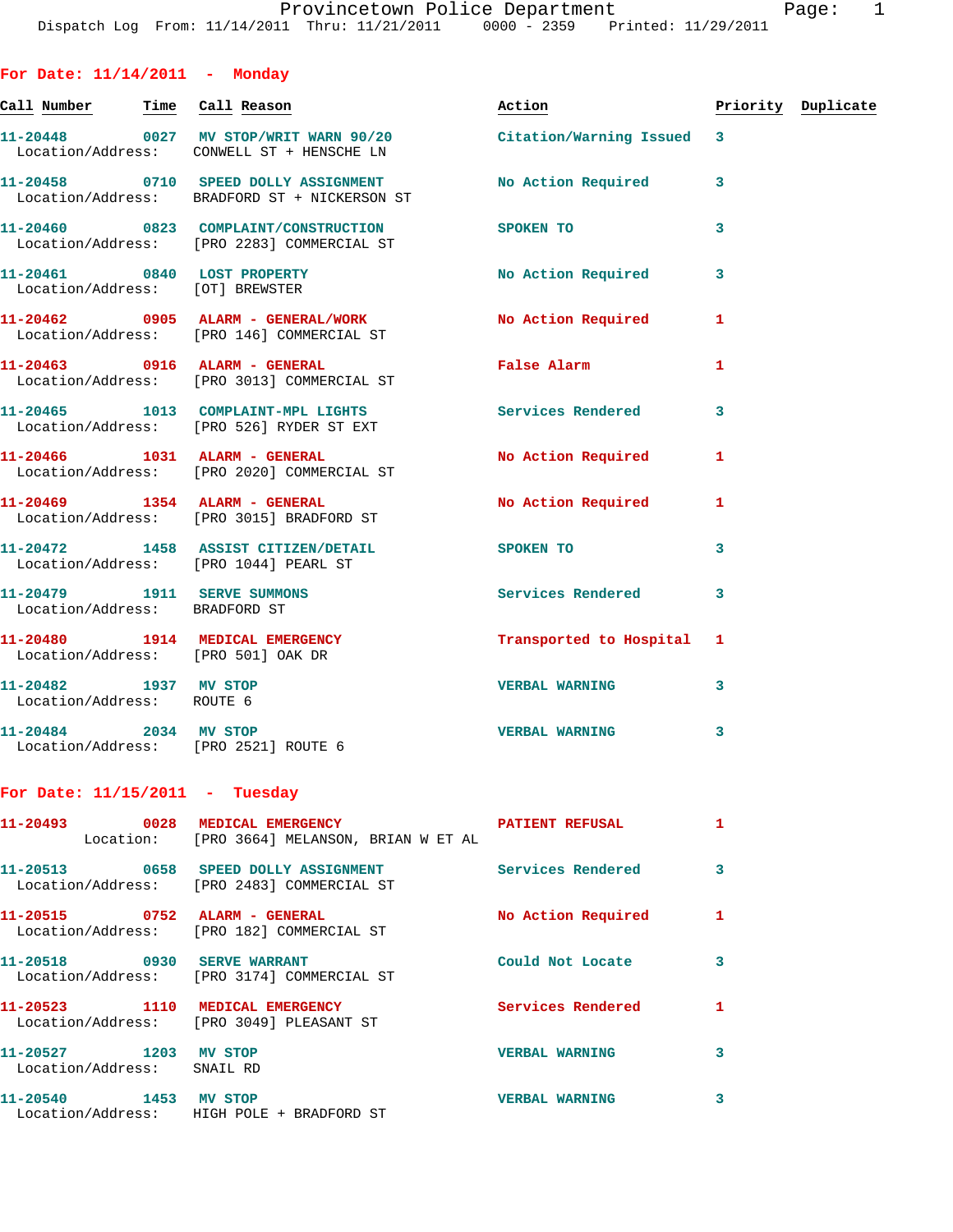|                                                               | Provincetown Police Department<br>Dispatch Log From: 11/14/2011 Thru: 11/21/2011 0000 - 2359 Printed: 11/29/2011 |                           |              | Page: 2 |  |
|---------------------------------------------------------------|------------------------------------------------------------------------------------------------------------------|---------------------------|--------------|---------|--|
|                                                               | 11-20544 1625 MV STOP 1600 VERBAL WARNING<br>Location/Address: SNAIL RD + ROUTE 6                                |                           | $\mathbf{3}$ |         |  |
| 11-20545 1638 MV STOP                                         | Location/Address: ROUTE 6 + SNAIL RD                                                                             | <b>VERBAL WARNING</b>     | $\mathbf{3}$ |         |  |
|                                                               | 11-20547            1720    MV STOP<br>Location/Address:     [PRO 3338] SHANK PAINTER RD                         | <b>VERBAL WARNING</b>     | 3            |         |  |
| 11-20549 1809 MV STOP                                         | Location/Address: [PRO 165] COMMERCIAL ST                                                                        | <b>VERBAL WARNING</b>     | 3            |         |  |
|                                                               | 11-20551 1907 SPEED DOLLY ASSIGNMENT Services Rendered 3<br>Location/Address: [PRO 542] SHANK PAINTER RD         |                           |              |         |  |
|                                                               | 11-20554 1938 COMPLAINT<br>Location/Address: [PRO 2564] COMMERCIAL ST                                            | Could Not Locate 3        |              |         |  |
|                                                               | 11-20556 2048 MV STOP<br>Location/Address: [PRO 2577] BRADFORD ST                                                | VERBAL WARNING 3          |              |         |  |
| For Date: $11/16/2011$ - Wednesday                            |                                                                                                                  |                           |              |         |  |
|                                                               | 11-20589 0914 SUSPICIOUS ACTIVITY Services Rendered 2<br>Location/Address: [PRO 595] BRADFORD ST                 |                           |              |         |  |
|                                                               | 11-20592 1026 ALARM - FIRE<br>Location/Address: [PRO 2909] COMMERCIAL ST                                         | Services Rendered         | $\mathbf{1}$ |         |  |
|                                                               | 11-20593 1039 ASSIST CITIZEN<br>Location/Address: [PRO 3632] COMMERCIAL ST                                       | Services Rendered 3       |              |         |  |
| 11-20604 1254 MV STOP<br>Location/Address: HARRY KEMP WAY     |                                                                                                                  | <b>VERBAL WARNING</b>     | 3            |         |  |
| 11-20605 1301 MV STOP                                         | Location/Address: [PRO 3523] BRADFORD ST                                                                         | <b>VERBAL WARNING</b>     | 3            |         |  |
| 11-20607 1304 MV STOP<br>Location/Address: RYDER ST           |                                                                                                                  | <b>VERBAL WARNING</b>     | 3            |         |  |
| 11-20609 1310 MV STOP<br>Location/Address: SHANKPAINTER RD    |                                                                                                                  | VERBAL WARNING 3          |              |         |  |
|                                                               | 11-20612 1349 COMPLAINT<br>Location/Address: [PRO 340] COMMERCIAL ST                                             | No Action Required 3      |              |         |  |
| 11-20613 1424 MV STOP                                         | Location/Address: COURT ST + COMMERCIAL ST                                                                       | <b>VERBAL WARNING</b>     | 3            |         |  |
| 11-20615 1457 MV STOP<br>Location/Address: WINSLOW ST         |                                                                                                                  | <b>VERBAL WARNING</b>     | 3            |         |  |
|                                                               | 11-20618 1551 SERVE RESTRAINING ORDER Services Rendered<br>Location/Address: [PRO 542] SHANK PAINTER RD          |                           | $\mathbf{2}$ |         |  |
| 11-20621 1627 MV STOP<br>Location/Address: ROUTE 6 + SNAIL RD |                                                                                                                  | <b>VERBAL WARNING</b>     | 3            |         |  |
| 11-20624 1654 MV STOP                                         | Location/Address: [PRO 539] SHANK PAINTER RD                                                                     | Citation/Warning Issued 3 |              |         |  |
|                                                               | 11-20625 1705 LARCENY /FORGERY/ FRAUD Services Rendered<br>Location/Address: [PRO 3176] COMMERCIAL ST            |                           | $\mathbf{2}$ |         |  |
| 11-20626 1706 MV STOP                                         | Location/Address: SHANK PAINTER RD + ROUTE 6                                                                     | <b>VERBAL WARNING</b>     | 3            |         |  |
| 11-20635 2109 MV STOP                                         | Location/Address: [PRO 3296] SHANK PAINTER RD                                                                    | <b>VERBAL WARNING</b>     | 3            |         |  |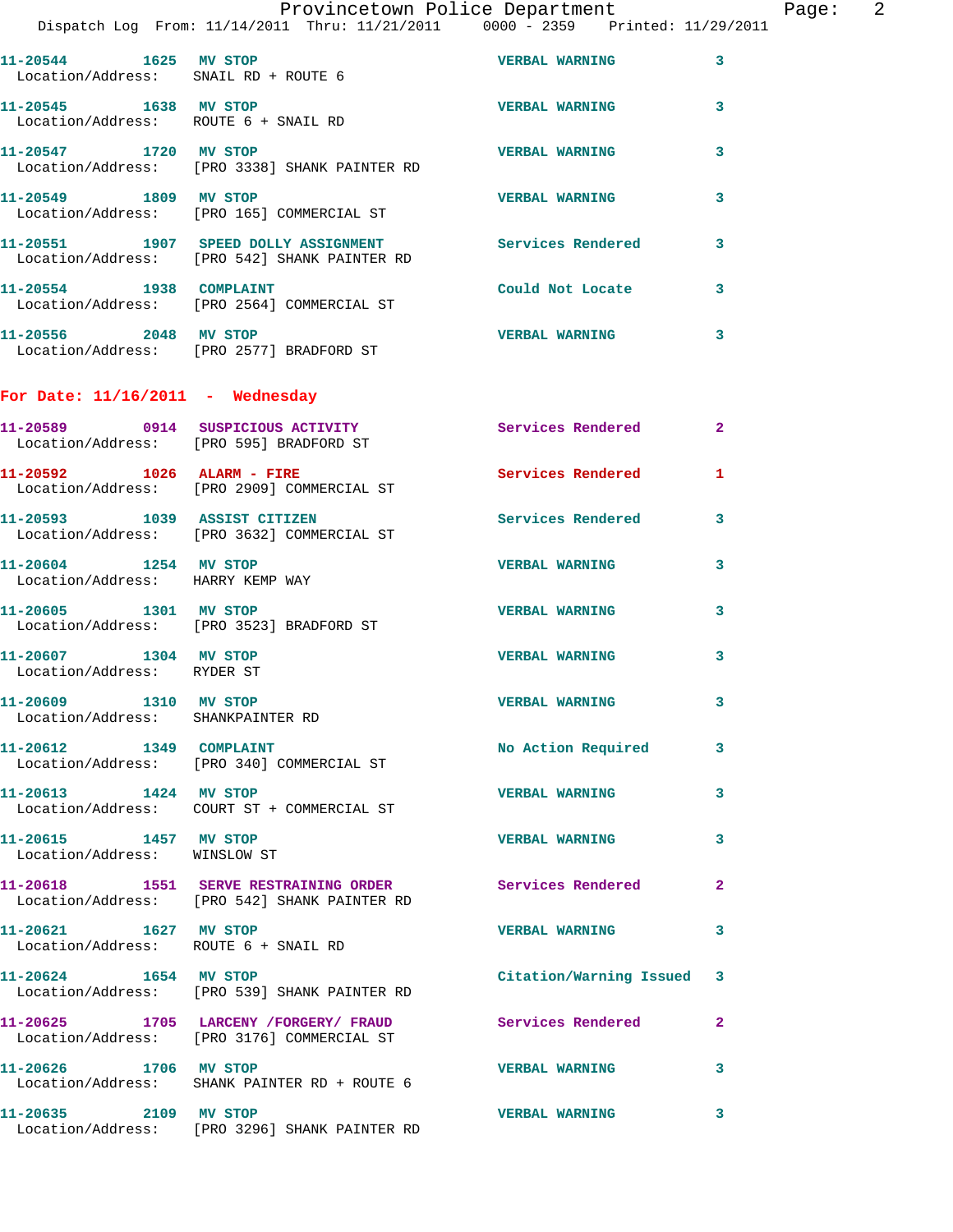**11-20636 2117 MV STOP SPOKEN TO 3**  Location/Address: [PRO 2540] RACE POINT RD **11-20639 2230 MEDICAL EMERGENCY Transported to Hospital 1**  Location/Address: [PRO 3222] ALDEN ST **For Date: 11/17/2011 - Thursday 11-20651 0502 MV STOP No Action Required 3**  Location/Address: [PRO 2540] RACE POINT RD **11-20653 0601 MV STOP VERBAL WARNING 3**  Location/Address: [PRO 503] PEARL ST 11-20654 0619 MV STOP **Services Rendered** 3 Location/Address: ROUTE 6 **11-20662 0730 MV STOP Services Rendered 3**  Location/Address: [PRO 571] ALDEN ST **11-20663 0814 LOST WALLET Services Rendered 3**  Location/Address: [PRO 542] SHANK PAINTER RD 11-20664 0818 COMPLAINT Services Rendered 3 Location/Address: [PRO 542] SHANK PAINTER RD **11-20673 0931 MV STOP VERBAL WARNING 3**  Location/Address: SHANKPAINTER RD **11-20679 1045 ASSIST AGENCY / MUTUAL AID No Action Required 3**  Location/Address: [PRO 542] SHANK PAINTER RD **11-20686 1145 MEDICAL EMERGENCY/DOT Transported to Hospital 1**  Location/Address: [PRO 440] HARRY KEMP WAY **11-20688 1152 MV STOP VERBAL WARNING 3**  Location/Address: HOWLAND ST **11-20689 1155 SERVE SUMMONS Services Rendered 3**  Location/Address: [PRO 25] BRADFORD ST **11-20690 1215 SUSPICIOUS ACTIVITY BLDG/PROP Checked/Secure 2**  Location/Address: [PRO 848] COMMERCIAL ST **11-20693 1502 MV STOP VERBAL WARNING 3**  Location/Address: [PRO 3296] SHANK PAINTER RD **11-20712 2242 MV STOP BLDG/PROP Checked/Secure 3**  Location/Address: [PRO 3256] COMMERCIAL ST **For Date: 11/18/2011 - Friday 11-20734 0715 SUSPICIOUS ACTIVITY Services Rendered 2**  Location/Address: [PRO 2521] ROUTE 6 **11-20735 0715 ALARM - GENERAL Services Rendered 1**  Location/Address: [PRO 3634] COMMERCIAL ST **11-20736 0732 TRAFFIC CONTROL Services Rendered 3**  Location/Address: [PRO 61] BRADFORD ST **11-20739 0809 LARCENY /FORGERY/ FRAUD Services Rendered 2**  Location/Address: [PRO 542] SHANK PAINTER RD 11-20740 0819 COMPLAINT **11-20740** Services Rendered 3 Location/Address: [PRO 2233] COMMERCIAL ST **11-20741 0828 MEDICAL EMERGENCY Transported to Hospital 1**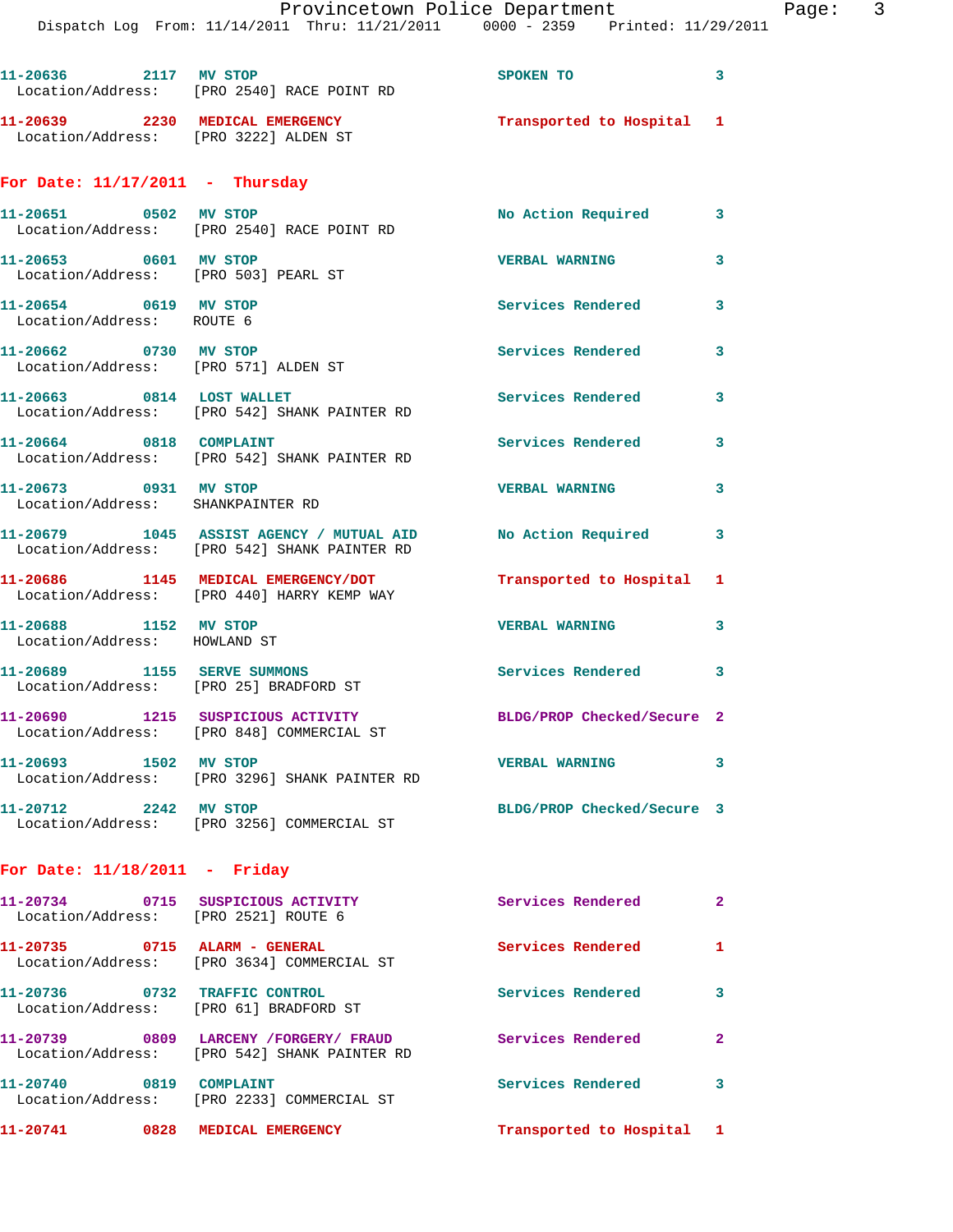|                                                               | Provincetown Police Department Page: 4<br>Dispatch Log From: 11/14/2011 Thru: 11/21/2011 0000 - 2359 Printed: 11/29/2011 |                            |              |
|---------------------------------------------------------------|--------------------------------------------------------------------------------------------------------------------------|----------------------------|--------------|
| Location/Address: COMMERCIAL ST                               |                                                                                                                          |                            |              |
| 11-20742 0833 COMPLAINT                                       | Location/Address: [PRO 2521] ROUTE 6                                                                                     | Services Rendered 3        |              |
|                                                               | 11-20743 0836 FOUND RING<br>Location/Address: [PRO 542] SHANK PAINTER RD                                                 | No Action Required         | $\mathbf{3}$ |
| 11-20750 1010 MV STOP                                         | Location/Address: BRADFORD ST + ALDEN ST                                                                                 | <b>VERBAL WARNING</b>      | 3            |
| 11-20752 1041 MV STOP                                         | Location/Address: [PRO 43] BRADFORD ST                                                                                   | <b>VERBAL WARNING</b>      | 3            |
| 11-20753 1054 ASSIST CITIZEN<br>Location/Address: BRADFORD ST |                                                                                                                          | Services Rendered          | 3            |
|                                                               | 11-20755 1121 MV STOP<br>Location/Address: BRADFORD ST + COOK ST                                                         | <b>VERBAL WARNING</b>      | 3            |
|                                                               | 11-20761 1329 MEDICAL EMERGENCY<br>Location/Address: [PRO 3259] MACMILLAN WHARF                                          | Transported to Hospital 1  |              |
| 11-20762 1346 MV STOP                                         | Location/Address: BRADFORD ST + FRANKLIN ST                                                                              | <b>VERBAL WARNING</b>      | 3            |
| 11-20764 1451 MV STOP                                         | Location/Address: HARRY KEMP WAY + CONWELL ST                                                                            | <b>VERBAL WARNING</b>      | 3            |
|                                                               | 11-20773 1823 MV STOP<br>Location/Address: [PRO 542] SHANK PAINTER RD                                                    | <b>VERBAL WARNING</b>      | 3            |
| 11-20775 2027 MV STOP                                         | Location/Address: [PRO 3231] BRADFORD ST                                                                                 | <b>VERBAL WARNING</b>      | 3            |
|                                                               | 11-20781 2156 ALARM - GENERAL<br>Location/Address: [PRO 3296] SHANK PAINTER RD                                           | BLDG/PROP Checked/Secure 1 |              |
|                                                               | 11-20783 2322 MV STOP<br>Location/Address: [PRO 350] COMMERCIAL ST                                                       | <b>VERBAL WARNING</b>      | 3            |
| For Date: $11/19/2011$ - Saturday                             |                                                                                                                          |                            |              |
|                                                               | 11-20784 0002 LARCENY / FORGERY / FRAUD Services Rendered<br>Location/Address: [PRO 653] COMMERCIAL ST                   |                            | 2            |
|                                                               | 11-20791 0704 SPEED DOLLY ASSIGNMENT<br>Location/Address: [PRO 1318] COMMERCIAL ST                                       | Services Rendered          | 3            |
| 11-20799 1050 MV STOP                                         | Location/Address: BRADFORD ST + ANTHONY ST                                                                               | <b>VERBAL WARNING</b>      | 3            |
|                                                               | 11-20802 1202 ASSIST CITIZEN<br>Location/Address: [PRO 3571] BRADFORD ST                                                 | No Action Required         | 3            |
| 11-20807 1251 MV STOP                                         | Location/Address: HARRY KEMP WAY + CONWELL ST                                                                            | <b>VERBAL WARNING</b>      | 3            |
|                                                               | 11-20808 1321 SUSPICIOUS ACTIVITY<br>Location/Address: [PRO 440] HARRY KEMP WAY                                          | Unfounded                  | $\mathbf{2}$ |
| 11-20810 1332 MV STOP<br>Location/Address: HOWLAND ST         |                                                                                                                          | <b>VERBAL WARNING</b>      | 3            |
|                                                               | 11-20811 1343 ASSIST CITIZEN<br>Location/Address: [PRO 1158] WINSLOW ST                                                  | Services Rendered 3        |              |
| 11-20813 1352 ASSIST CITIZEN                                  | Location/Address: [PRO 306] COMMERCIAL ST                                                                                | Removed Hazard             | 3            |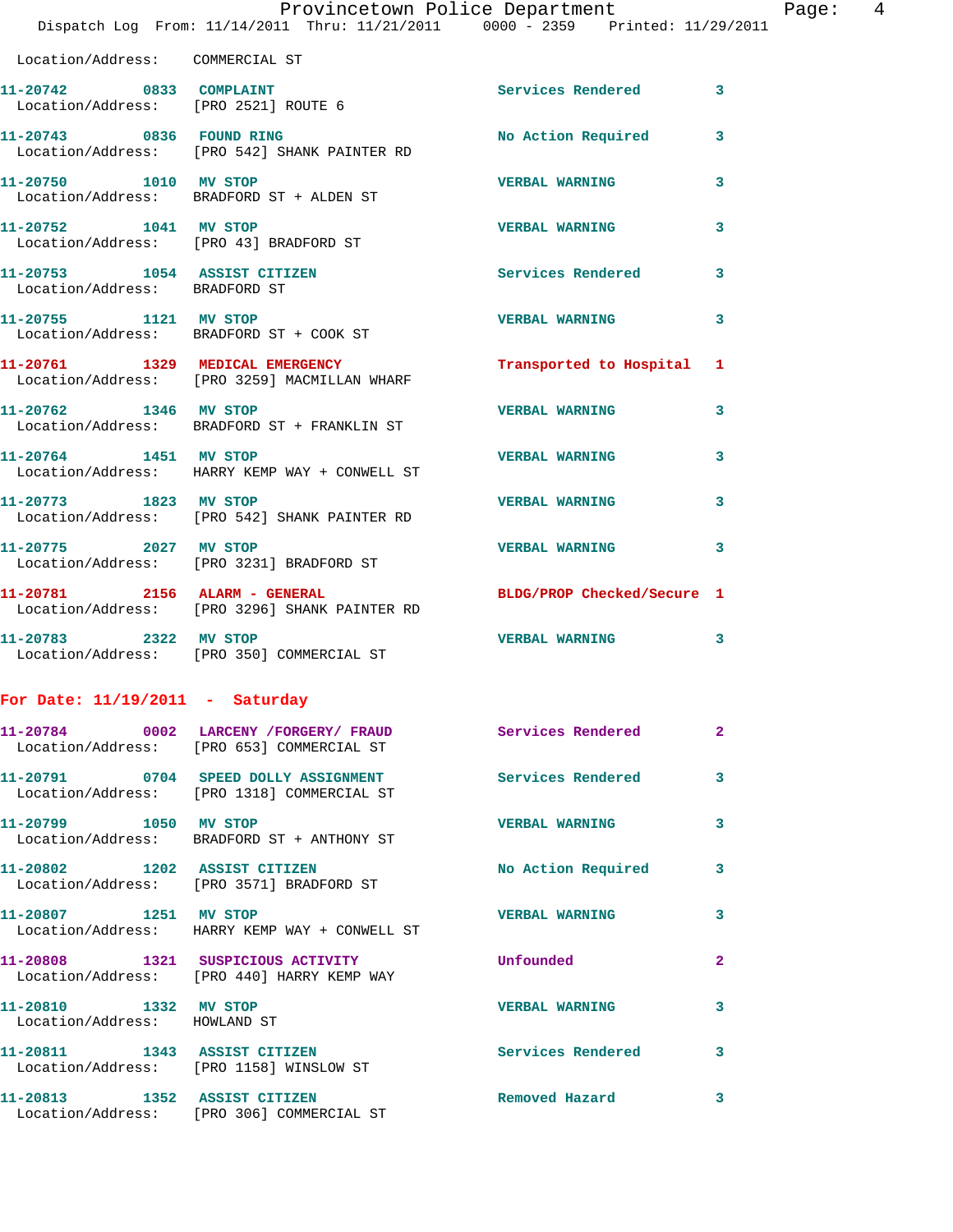|                                                    | Provincetown Police Department<br>Dispatch Log From: 11/14/2011 Thru: 11/21/2011 0000 - 2359 Printed: 11/29/2011 |                            |   |
|----------------------------------------------------|------------------------------------------------------------------------------------------------------------------|----------------------------|---|
|                                                    | 11-20819    1424    COMPLAINT<br>Location/Address: [PRO 3195] COMMERCIAL ST                                      | No Action Required         | 3 |
| 11-20818 1425 MV STOP                              | Location/Address: HIGH POLE HILL + BRADFORD ST                                                                   | <b>VERBAL WARNING</b>      | 3 |
| 11-20820 1504 MV STOP                              | Location/Address: CONANT ST + BRADFORD ST                                                                        | <b>VERBAL WARNING</b>      | 3 |
| 11-20824 1651 MV STOP<br>Location/Address: ROUTE 6 |                                                                                                                  | <b>VERBAL WARNING</b>      | 3 |
| 11-20826 1708 MV STOP<br>Location/Address: ROUTE 6 |                                                                                                                  | Citation/Warning Issued    | 3 |
| 11-20827 1712 MV STOP                              | Location/Address: ROUTE 6 + HOWLAND ST                                                                           | <b>VERBAL WARNING</b>      | 3 |
| 11-20830 1730 MV STOP                              | Location/Address: [PRO 16] BRADFORD ST                                                                           | <b>VERBAL WARNING</b>      | 3 |
|                                                    | 11-20831 1742 SPEED DOLLY ASSIGNMENT Services Rendered Location/Address: [PRO 542] SHANK PAINTER RD              |                            | 3 |
|                                                    | 11-20832 1810 ALARM - GENERAL<br>Location/Address: [PRO 2672] COMMERCIAL ST                                      | <b>False Alarm</b>         | 1 |
| 11-20833 1818 COMPLAINT                            | Location/Address: [PRO 542] SHANK PAINTER RD                                                                     | Could Not Locate           | 3 |
|                                                    | 11-20837 2147 LOOSE SAIT BOAT/SECURED<br>Location/Address: [PRO 2543] MACMILLAN                                  | Services Rendered          | 3 |
| 11-20838 2251 MV STOP                              | Location/Address: [PRO 2542] COMMERCIAL ST                                                                       | BLDG/PROP Checked/Secure 3 |   |
| 11-20840 2300 MV STOP                              | Location/Address: JOHNSON ST + BRADFORD ST                                                                       | <b>VERBAL WARNING</b>      | 3 |
|                                                    | 11-20841 2307 ALARM - GENERAL<br>Location/Address: [PRO 2315] CONWELL ST                                         | <b>Services Rendered</b>   | 1 |
| 11-20843 2325 COMPLAINT                            | Location/Address: [PRO 3443] COMMERCIAL ST                                                                       | Services Rendered          | 3 |
| For Date: $11/20/2011$ - Sunday                    |                                                                                                                  |                            |   |
| 11-20858 0651 MV STOP                              | Location/Address: BRADFORD ST + WASHINGTON AVE                                                                   | <b>VERBAL WARNING</b>      | 3 |
|                                                    | 11-20859 0730 SPEED DOLLY ASSIGNMENT Services Rendered<br>Location/Address: SHANKPAINTER RD + BROWNE ST          |                            | 3 |
| 11-20868 0957 MV STOP                              | Location/Address: WINTHROP ST + BRADFORD ST                                                                      | <b>VERBAL WARNING</b>      | 3 |
| Location/Address: [PRO 500] OAK DR                 | 11-20874 1143 MEDICAL EMERGENCY Transported to Hospital                                                          |                            | 1 |
| 11-20885 1403 MV STOP                              | Location/Address: HARRY KEMP WAY + BREWSTER ST                                                                   | <b>VERBAL WARNING</b>      | 3 |
| 11-20891 1734 SERVE WARRANT                        | Location/Address: [EAS] EASTHAM POLICE DEPT                                                                      | Services Rendered          | 3 |
| 11-20903 2157 MV STOP                              | Location/Address: ALLERTON ST + BRADFORD ST                                                                      | <b>VERBAL WARNING</b>      | 3 |
|                                                    | 11-20904 2213 DOMESTIC DISTURBANCE/ASSAULT Protective Custody<br>Location/Address: [PRO 3430] COMMERCIAL ST      |                            | 1 |

Page: 5<br>011